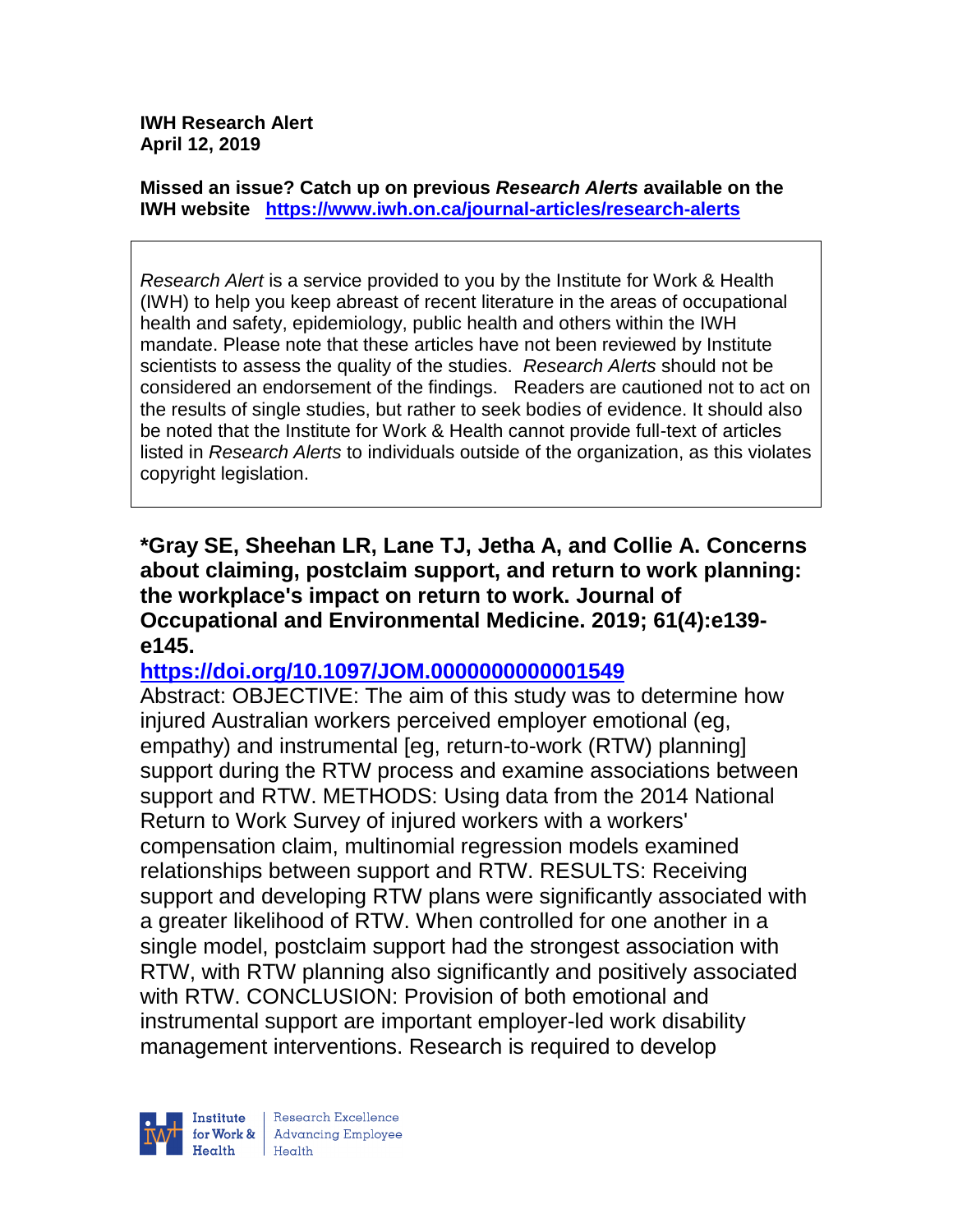strategies for increasing employer support to lead to improved RTW outcomes for injured workers

**\*Smith PM, Cawley C, Williams A, and Mustard C. Male/female differences in the impact of caring for elderly relatives on labor market attachment and hours of work: 1997-2015. The Journals of Gerontology. Series B, Psychological Sciences and Social Sciences. 2019; [Epub ahead of print].**

**<https://doi.org/10.1093/geronb/gbz026>** 

Abstract: OBJECTIVES: Using representative samples of the Canadian labor market ( $N = 5,871,850$ ), this study examined male/female differences in the impact of informal care on labor market attachment, and the extent to which differences in labor market participation and employment relationships explained these differences over a 19-year period. METHODS: We examined four outcomes related to labor market impacts associated with caring for elderly relatives: leaving the labor market, working part-time, taking time off work in the previous week, and the amount of time taken off from work. Regression models examined differences between men and women, and the extent to which gendered labor market roles accounted for these differences. RESULTS: We observed an increase in all labor market outcomes over the study period. Women were more likely than men to experience each outcome. Adjusting for labor market role variables did not change these estimates appreciably. After adjustment for differences in labor market roles women were 73% more likely to leave the labor market, more than 5 times more likely to work part-time, and twice as likely to take time off in the last week due to informal care. Further, for temporary absences to provide care, women took an average of 160 min more per week than men. DISCUSSION: Taken together, these results suggest an increasing impact of informal care on labor market participation in Canada between 1997 and 2005, and it remains gendered

**Butcher NJ, Monsour A, Mew EJ, Szatmari P, Pierro A, Kelly LE, et al. Improving outcome reporting in clinical trial reports and protocols: study protocol for the Instrument for reporting Planned Endpoints in Clinical Trials (InsPECT). Trials. 2019; 20(1):161.**

**<https://doi.org/10.1186/s13063-019-3248-0> [open access]**

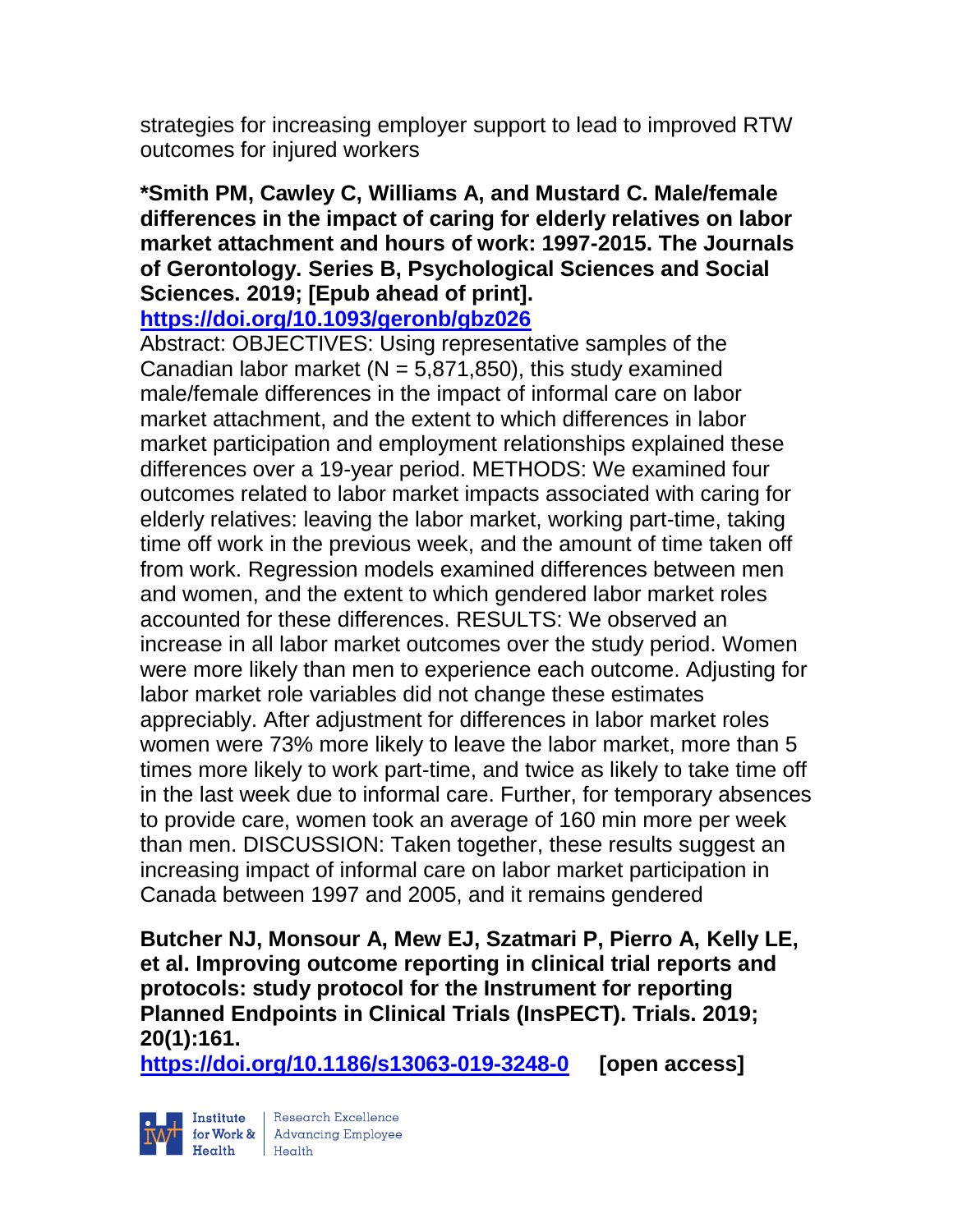Abstract: BACKGROUND: Inadequate and poor quality outcome reporting in clinical trials is a well-documented problem that impedes the ability of researchers to evaluate, replicate, synthesize, and build upon study findings and impacts evidence-based decision-making by patients, clinicians, and policy-makers. To facilitate harmonized and transparent reporting of outcomes in trial protocols and published reports, the Instrument for reporting Planned Endpoints in Clinical Trials (InsPECT) is being developed. The final product will provide unique InsPECT extensions to the SPIRIT (Standard Protocol Items: Recommendations for Interventional Trials) and CONSORT (Consolidated Standards of Reporting Trials) reporting guidelines. METHODS: The InsPECT SPIRIT and CONSORT extensions will be developed in accordance with the methodological framework created by the EQUATOR (Enhancing the Quality and Transparency of Health Research Quality) Network for reporting guideline development. Development will consist of (1) the creation of an initial list of candidate outcome reporting items synthesized from expert consultations and a scoping review of existing guidance for reporting outcomes in trial protocols and reports; (2) a three-round international Delphi study to identify additional candidate items and assess candidate item importance on a 9-point Likert scale, completed by stakeholders such as trial report and protocol authors, systematic review authors, biostatisticians and epidemiologists, reporting guideline developers, clinicians, journal editors, and research ethics board representatives; and (3) an in-person expert consensus meeting to finalize the set of essential outcome reporting items for trial protocols and reports, respectively. The consensus meeting discussions will be independently facilitated and informed by the empirical evidence identified in the primary literature and through the opinions (aggregate rankings and comments) collected via the Delphi study. An integrated knowledge translation approach will be used throughout InsPECT development to facilitate implementation and dissemination, in addition to standard post-development activities. DISCUSSION: InsPECT will provide evidence-informed and consensus-based standards focused on outcome reporting in clinical trials that can be applied across diverse disease areas, study populations, and outcomes. InsPECT will support the standardization of trial outcome reporting, which will maximize trial usability, reduce

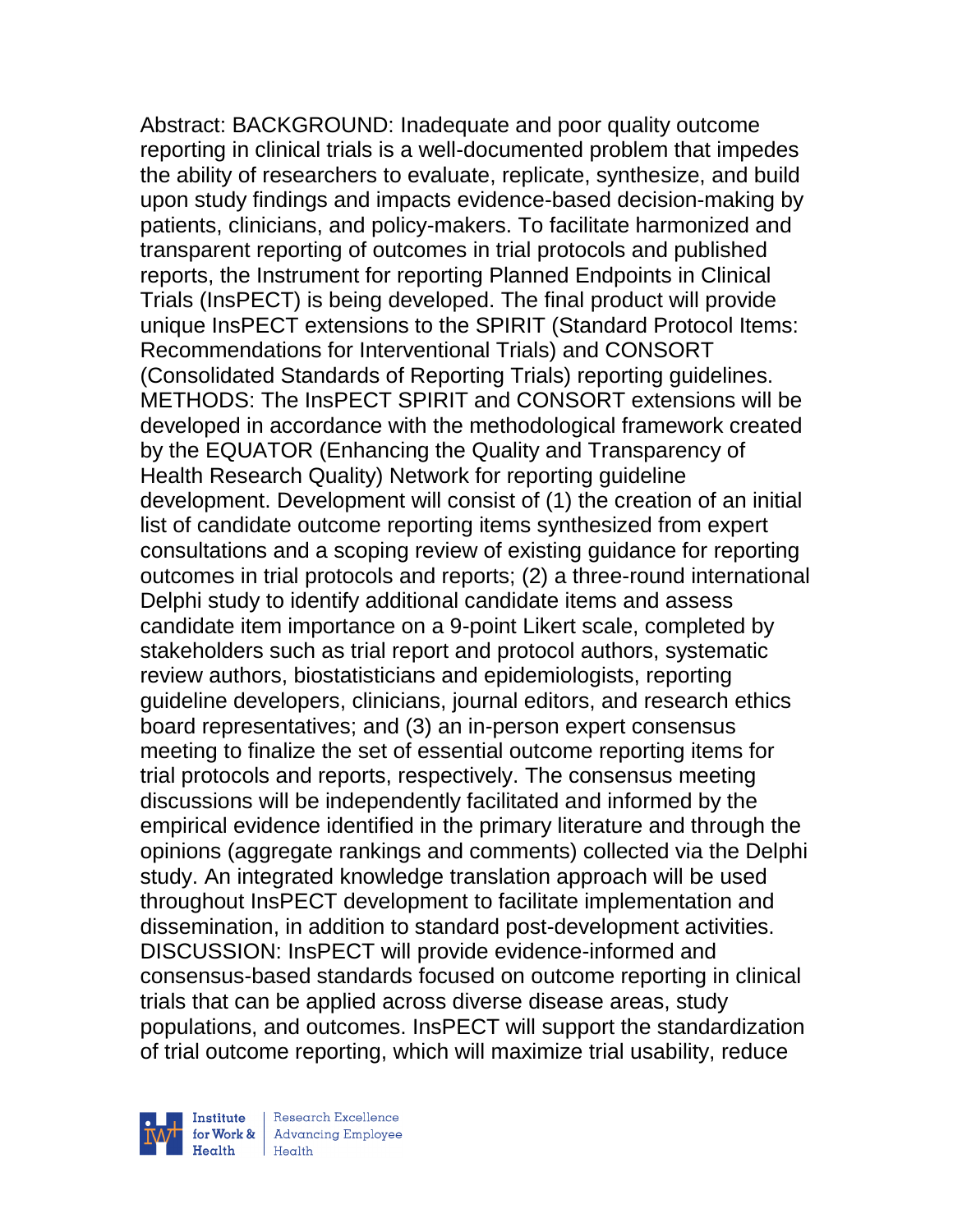bias, foster trial replication, improve trial design and execution, and ultimately reduce research waste and help improve patient outcomes

## **Buys NJ, Selander J, and Sun J. Employee experience of workplace supervisor contact and support during long-term sickness absence. Disability and Rehabilitation. 2019; 41(7):808- 814.**

**<https://doi.org/10.1080/09638288.2017.1410584>** 

Abstract: PURPOSE: Workplace support is an important factor in promoting successful return to work. The purpose of this article is to examine relationships between supervisor contact, perceived workplace support and demographic variables among employees on long-term sickness absence. MATERIALS AND METHOD: Data were collected from 204 public employees at a municipality in Sweden who had been on long term sickness absence (60 days or more) using a 23 question survey instrument that collected information on demographic variables, supervisor contact and perceived workplace support. RESULTS: Most injured employees (97%) reported having contact with their supervisors during their sickness absence, with a majority (56%) reporting high levels of support, including early (58.6%) and multiple (70.7%) contacts. Most were pleased with amount of contact (68.9%) and the majority had discussed workplace accommodations (68.1%). Employees who self-initiated contact, felt the amount of contact was appropriate, had a personal meeting with their supervisors and discussed workplace adjustments reported experiencing higher levels of support from supervisors. CONCLUSIONS: Employees on long-term sickness absence appreciate contact from their supervisors and this is associated with perceived workplace support. However, the amount and employee experience of this contact is important. It needs to be perceived by employees as supportive, which includes a focus on strategies (e.g., work adjustment) to facilitate a return to work. Supervisor training is required in this area to support the return to work process. Implications for Rehabilitation Contact and support from workplace supervisors is important to workers on long-term sickness absence. Employees appreciate frequent contact from supervisors during longterms sickness absence. Employees appreciate a personal meeting with supervisors and the opportunity to discuss issues related to return to work such as work adjustment. Employers should provide



 $\begin{tabular}{|l|} Institute & Research Excellence \\ \hline for Work & Advancing Employee \\ Health & Health \\ \end{tabular}$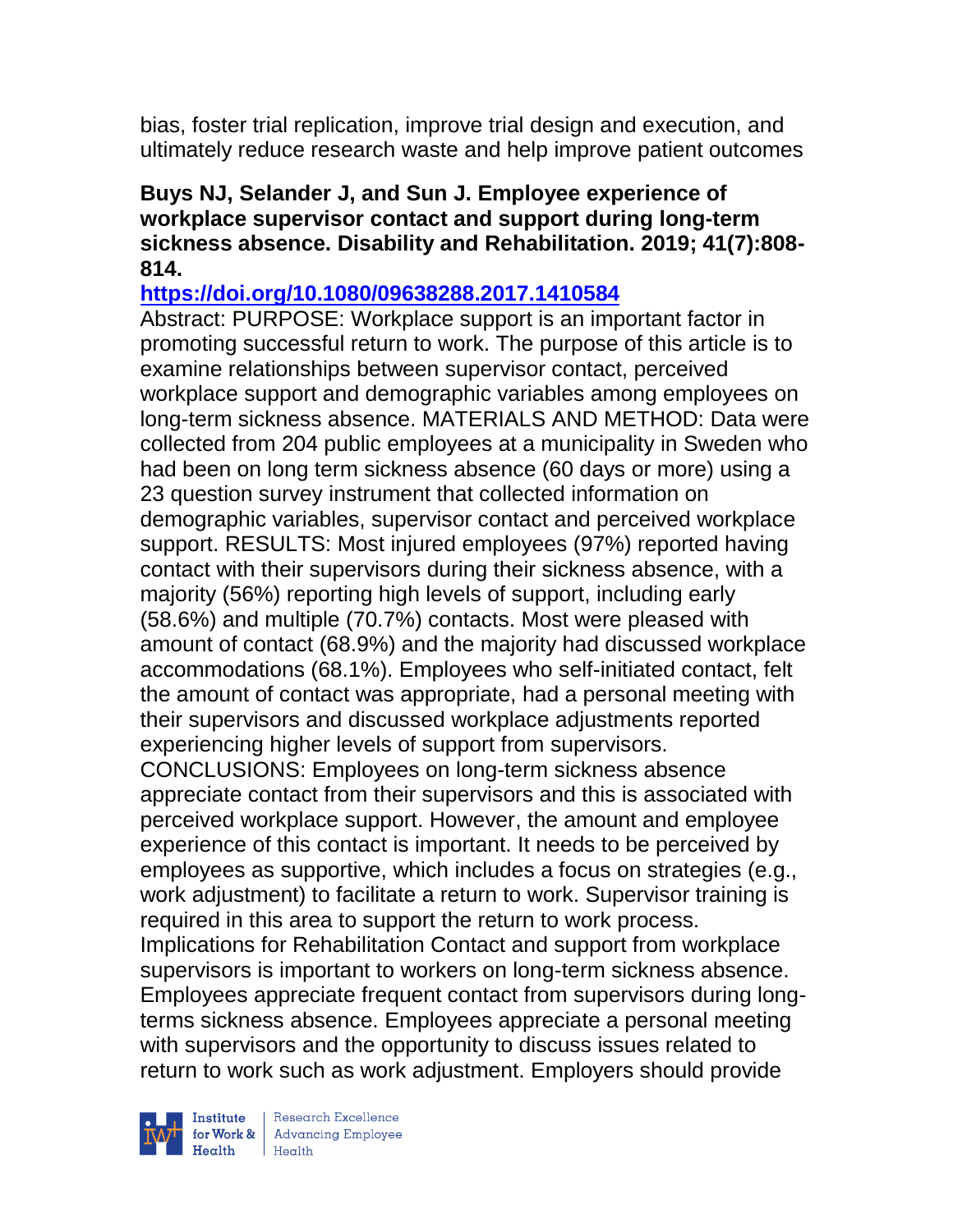training to supervisors on how to communicate and assist employees on long-term sickness absence

**Hale A. From national to European frameworks for understanding the role of occupational health and safety (OHS) specialists. Safety Science. 2019; 115:435-445. <https://doi.org/10.1016/j.ssci.2019.01.011>** 

**Halonen JI, Virtanen M, Leineweber C, Rod NH, Westerlund H, and Magnusson Hanson LL. Associations between onset of effort-reward imbalance at work and onset of musculoskeletal pain: analyzing observational longitudinal data as pseudo-trials. Pain. 2018; 159(8):1477-1483.** 

**<https://doi.org/10.1097/j.pain.0000000000001230>** 

Abstract: Existing evidence of an association between effort-reward imbalance (ERI) at work and musculoskeletal pain is limited, preventing reliable conclusions about the magnitude and direction of the relation. In a large longitudinal study, we examined whether the onset of ERI is associated with subsequent onset of musculoskeletal pain among those free of pain at baseline, and vice versa, whether onset of pain leads to onset of ERI. Data were from the Swedish Longitudinal Occupational Survey of Health (SLOSH) study. We used responses from 3 consecutive study phases to examine whether exposure onset between the first and second phases predicts onset of the outcome in the third phase ( $N = 4079$ ). Effort-reward imbalance was assessed with a short form of the ERI model. Having neckshoulder and low back pain affecting life to some degree in the past 3 months was also assessed in all study phases. As covariates, we included age, sex, marital status, occupational status, and physically strenuous work. In the adjusted models, onset of ERI was associated with onset of neck-shoulder pain (relative risk [RR] 1.51, 95% confidence interval [CI] 1.21-1.89) and low back pain (RR 1.21, 95% CI 0.97-1.50). The opposite was also observed, as onset of neckshoulder pain increased the risk of subsequent onset of ERI (RR 1.36, 95% CI 1.05-1.74). Our findings suggest that when accounting for the temporal order, the associations between ERI and musculoskeletal pain that affects life are bidirectional, implying that interventions to both ERI and pain may be worthwhile to prevent a vicious cycle

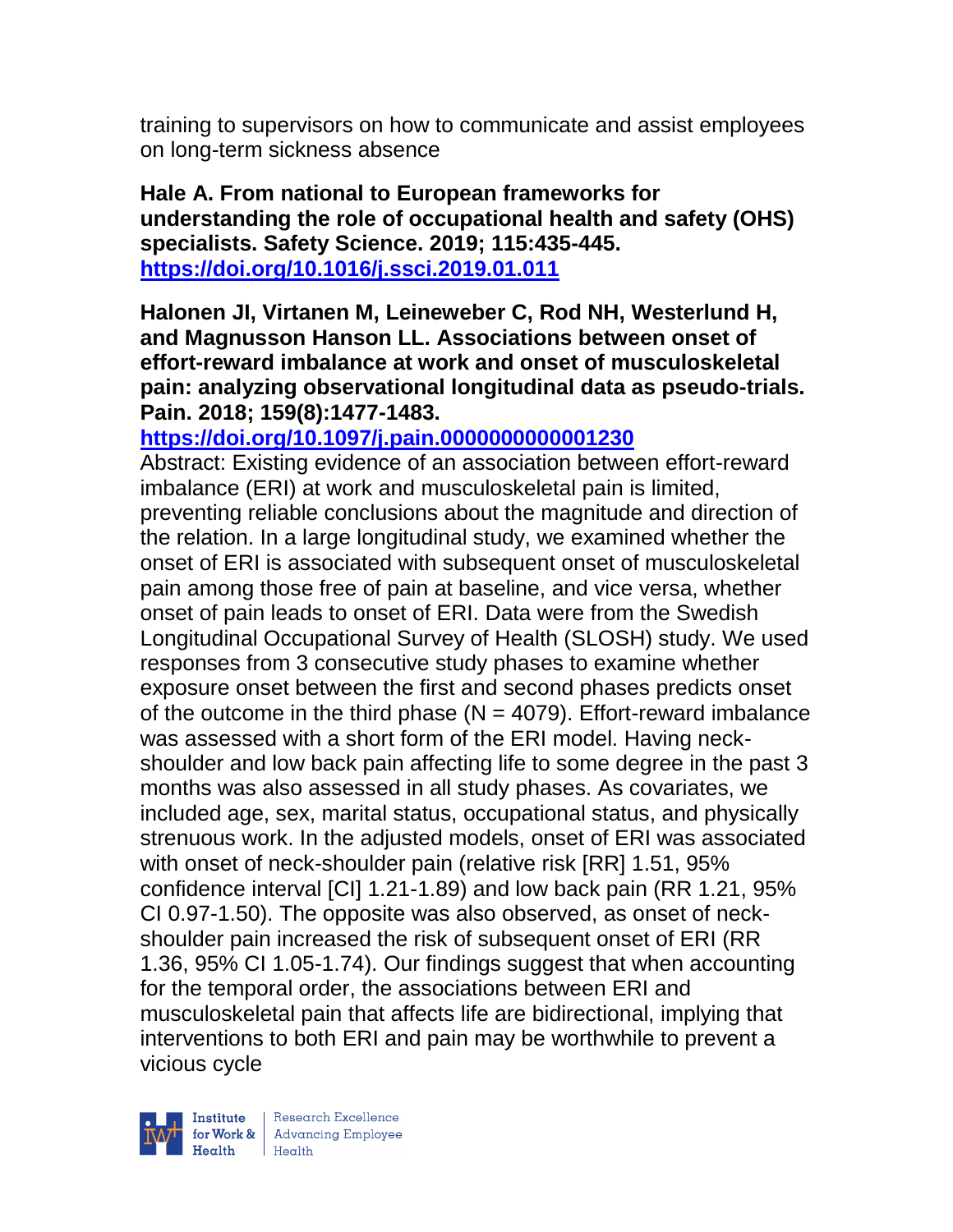# **Lau EY and Faulkner G. Program implementation and effectiveness of a national workplace physical activity intervention: UPnGO with ParticipACTION. Canadian Journal of Public Health. 2019; 110(2):187-197.**

# **<https://doi.org/10.17269/s41997-018-0170-2>**

Abstract: INTERVENTION: UPnGO with ParticipACTION (UPnGO) is a 6-week workplace physical activity (PA) initiative aiming to increase habitual PA (steps) during the workday. Core intervention components included (1) self-monitoring of steps and action planning behaviours using a Web/mobile app with incentives and (2) organizational support, which included senior management's role modeling and endorsement of the program. RESEARCH QUESTION: What is the effectiveness and levels of implementation of the UPnGO intervention? What is the relationship between effectiveness and levels of implementation? METHODS: A single-arm, pre-/post-test study design was used. Participants were 660 employees from nine organizations who had valid step data and complete sociodemographic information at baseline. The primary outcome (mean daily steps) was assessed by Garmin VivoFit. Using the usage data from the UPnGO web-based system, a composite score for levels of implementation was calculated based on participant's compliance with the self-monitoring component and senior management's role modeling. Associations of interest were analyzed using linear mixedeffects models. RESULTS: Levels of implementation were highly variable across organizations (mean =  $68.22\%$  +/- 18.75, range = 19.8 to 100%). A significant Time x Implementation (IM) status interaction effect was observed. When stratified by IM status, a significant increase in mean daily steps at week 6 was found among participants in the high (beta =  $540.01 +1$ - 202.69, p = 0.011) but not low (beta =  $-81.54 +/- 291.96$ ,  $p = 0.78$ ) implementation group. CONCLUSION: Findings suggest significant intervention effects in increasing average daily steps among participants who were exposed to optimal levels of implementation  $($   $\sim$  70%). UPnGO may be a scalable workplace PA intervention at a national level, although this needs further verification with more rigorous study designs

# **Lestari RI, Guo BHW, and Goh YM. Causes, solutions, and adoption barriers of falls from roofs in the Singapore construction industry. Journal of Construction Engineering and**



 $\begin{tabular}{|l|} Institute & Research Excellence \\ \hline for Work & Advancing Employee \\ Health & Health \\ \end{tabular}$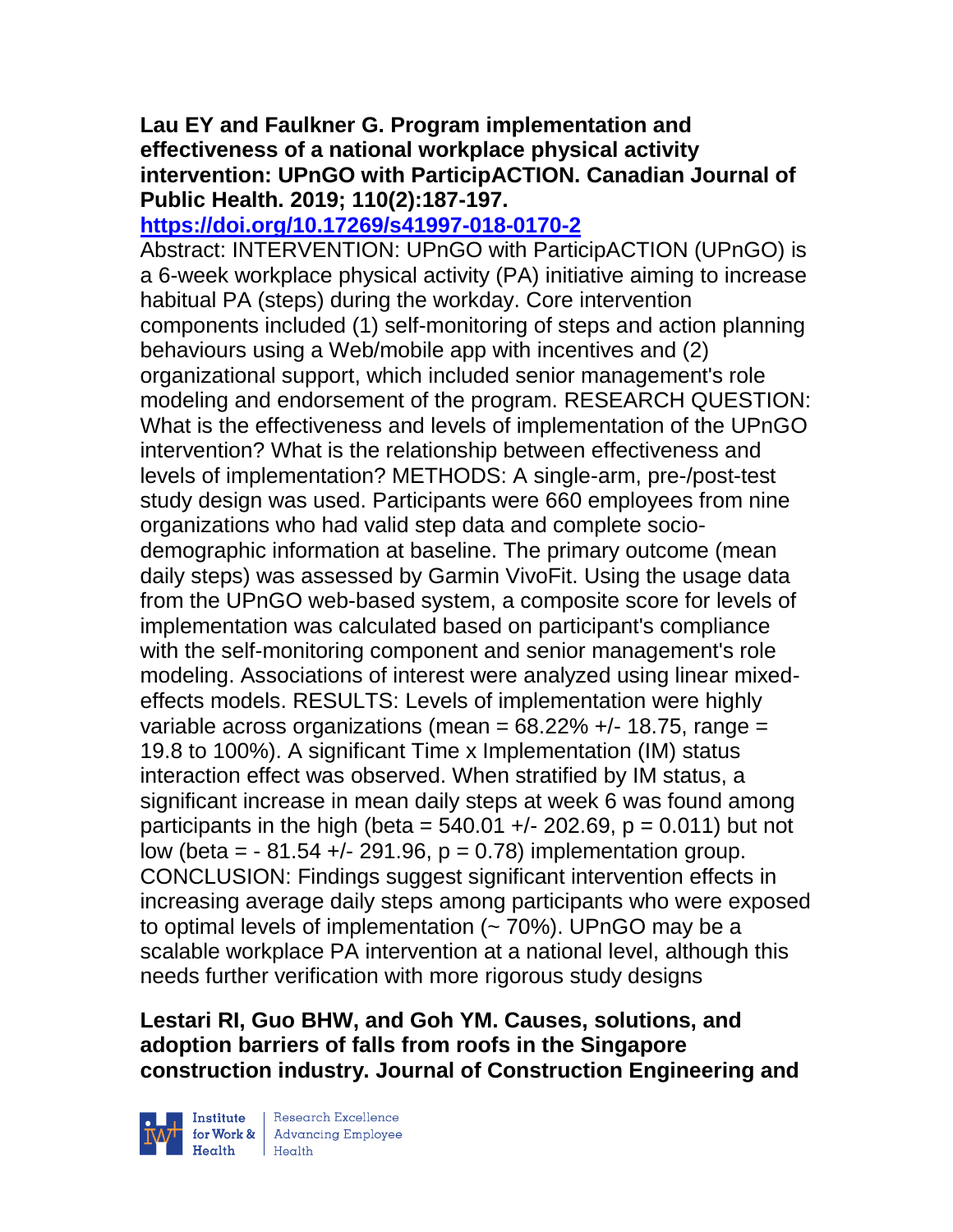# **Management. 2019; 145(5):04019027. [https://doi.org/10.1061/\(ASCE\)CO.1943-7862.0001649](https://doi.org/10.1061/(ASCE)CO.1943-7862.0001649)**

# **Li Y, Yin Y, Jia G, Chen H, Yu L, and Wu D. Effects of kinesiotape on pain and disability in individuals with chronic low back pain: a systematic review and meta-analysis of randomized controlled trials. Clinical Rehabilitation. 2019; 33(4):596-606.**

**<https://doi.org/10.1177/0269215518817804>** 

Abstract: OBJECTIVE:: To explore the effects of kinesiotape on pain and disability in individuals with chronic low back pain. DATA SOURCES:: PubMed, Embase and the Cochrane Central Register of Controlled Trials were searched for English language publications from inception to 13 February 2018. REVIEW METHODS:: This study was registered in PROSPERO (CRD42018089831). Our key search terms were ((kinesio taping) OR (kinesiotaping) OR (kinesiotape)) AND (low back pain). Randomized controlled trials evaluating the effects of kinesiotape published in English language were included in this review. The reference lists of retrieved studies and relevant reviews were also searched. Quality of the included trials was assessed according to 2015 updated Cochrane Back and Neck Review Group 13-Item criteria. RESULTS:: A total of 10 articles were included in this meta-analysis. A total of 627 participants were involved, with 317 in the kinesiotape group and 310 in the control group. The effects of kinesiotape on pain and disability were explored. While kinesiotape was not superior to placebo taping in pain reduction, either alone ( $P = 0.07$ ) or in conjunction with physical therapy ( $P = 0.08$ ), it could significantly improve disability when compared to the placebo taping ( $P < 0.05$ ). CONCLUSION:: Since kinesiotape is convenient for application, it could be used for individuals with chronic low back pain in some cases, especially when the patients could not get other physical therapy

**Lindsay S, Cagliostro E, Leck J, Shen W, and Stinson J. Employers' perspectives of including young people with disabilities in the workforce, disability disclosure and providing accommodations. Journal of Vocational Rehabilitation. 2019; 50(2):141-156.** 

**<https://doi.org/10.3233/JVR-180996>** 

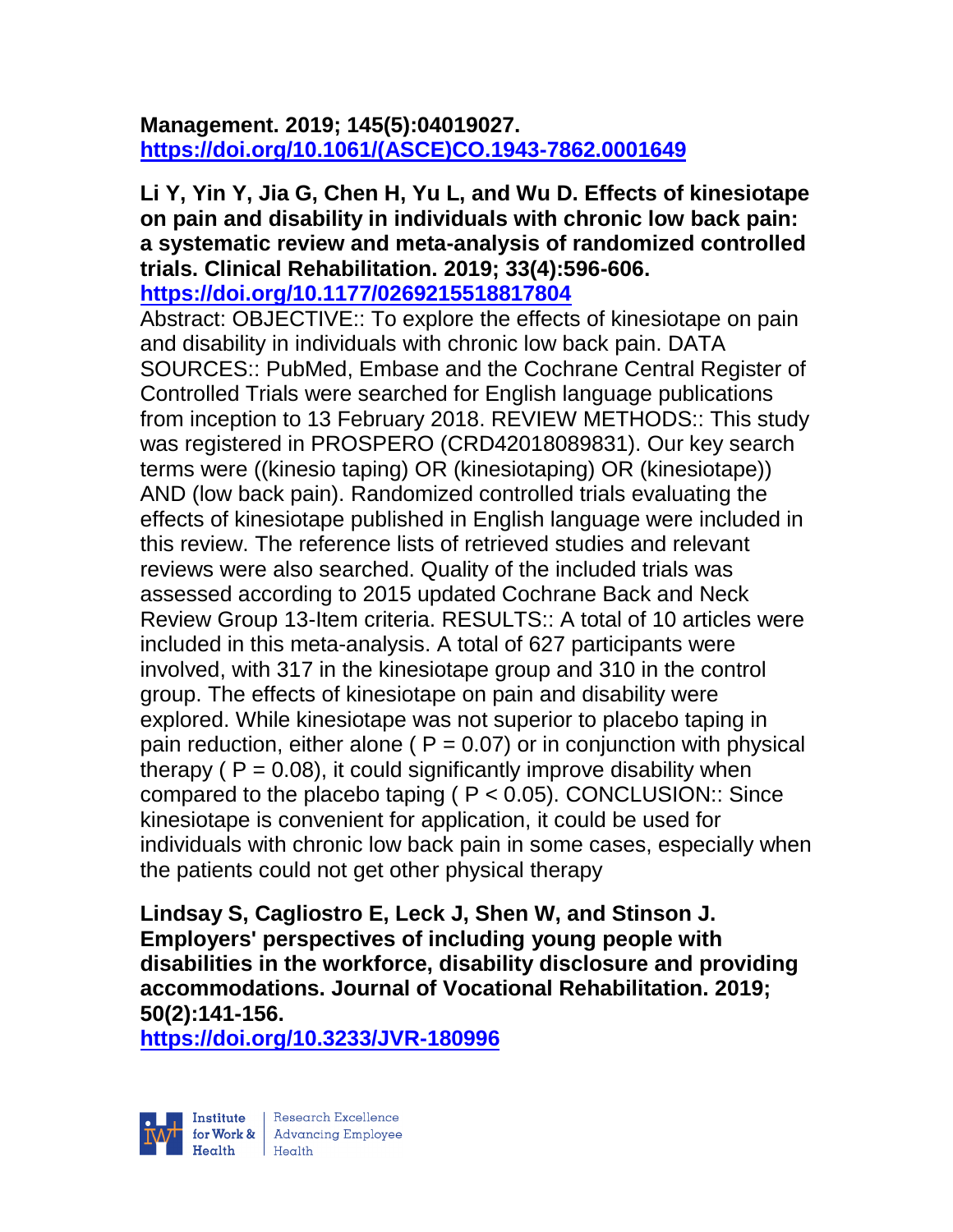#### **Mills CB, Keller M, Chilcutt A, and Nelson MD. No laughing matter: workplace bullying, humor orientation, and leadership styles. Workplace Health & Safety. 2019; 67(4):159-167. <https://doi.org/10.1177/2165079918811318>**

Abstract: Workplace bullying is associated with a host of negative outcomes for the worker who is the target of bullying, as well as for the organization where the bullying occurs. Moreover, we know that rates of bullying are particularly high in health care settings; however, we are less familiar with the factors that may reduce workplace bullying in hospitals. Thus, this study was conducted to determine whether the humor orientation styles of individuals, including nurses working in hospitals, as well as their managers' leadership styles, can influence perceptions of bullying in the workplace. Using data from 459 workers employed in a large hospital in the Southern United States, we examined associations between the Multidimensional Sense of Humor Scale, which has four dimensions, as well as the Multifactor Leadership Questionnaire, with three leadership substyles, and their associations with the risk of being bullied. We observed that one of the four humor subscales, Humor Appreciation, did affect perceptions of bullying in the workplace. The other three, Humor Recognition, Humor Production, and Humor for Coping, did not. However, the leadership styles of managers did affect reports of negative acts. In fact, transformational leadership was associated with 22% of the variance in reports of decreased bullying activity. This work is consistent with previous work on the importance of leadership styles for creating positive work environments, particularly in hospital settings. Given these findings, we offer suggestions for leaders to further improve nursing communication

## **Nordstoga AL, Vasseljen O, Meisingset I, Nilsen TIL, and Unsgaard-Tondel M. Improvement in work ability, psychological distress and pain sites in relation to low back pain prognosis: a longitudinal observational study in primary care. Spine. 2019; 44(7):E423-E429.**

# **<https://doi.org/10.1097/BRS.0000000000002860>**

Abstract: STUDY DESIGN: Prospective observational study pooled from two clinical cohorts. OBJECTIVE: To investigate the longitudinal relation between multisite pain, psychological distress, and work ability with disability, pain, and quality of life. SUMMARY OF



 $\begin{tabular}{|l|} Institute & Research Excellence \\ \hline for Work & Advancing Employee \\ Health & Health \\ \end{tabular}$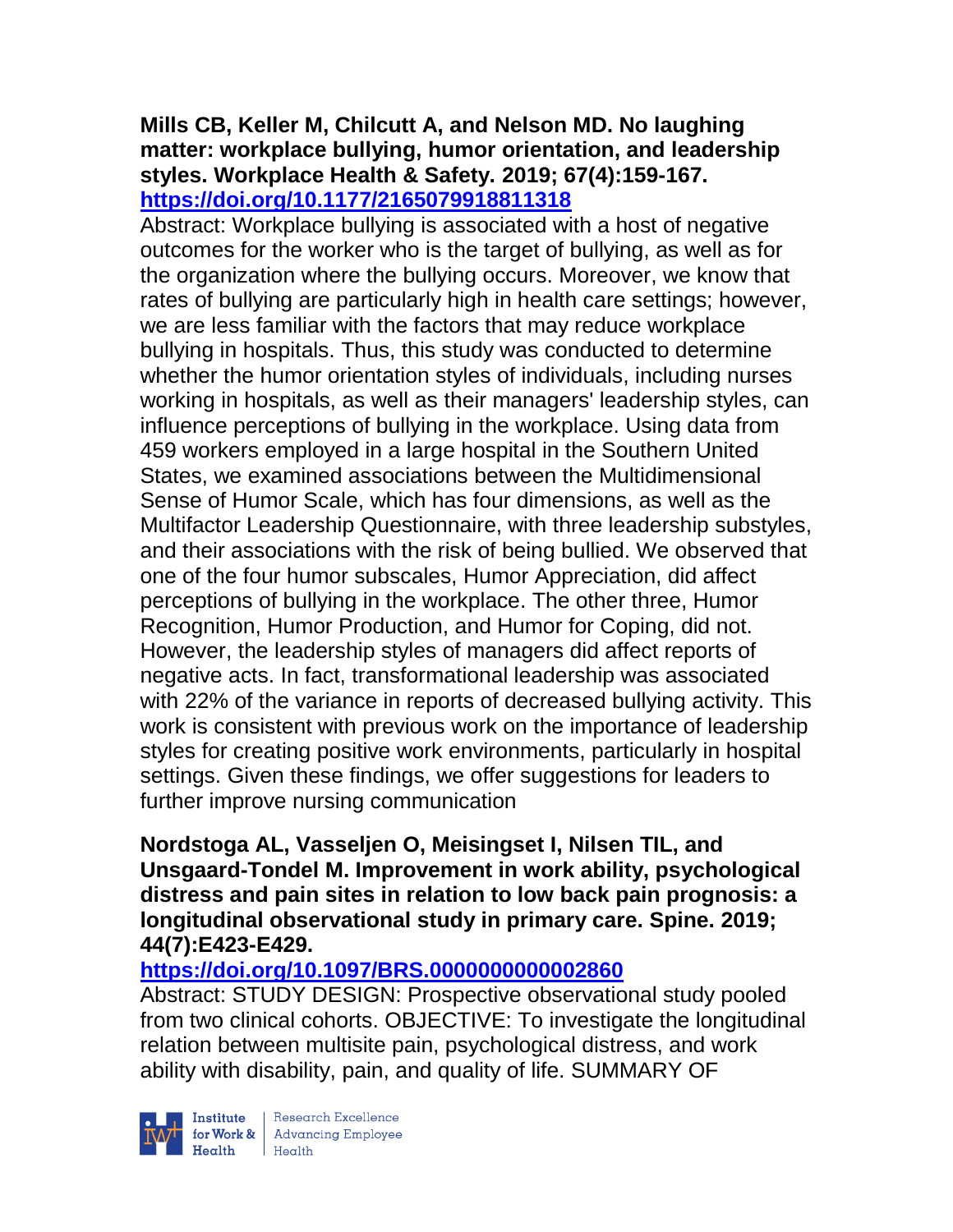BACKGROUND DATA: Knowledge of prognostic factors is essential for better management of patients with low back pain (LBP). All domains of the biopsychosocial model have shown prognostic value; however, clinical studies rarely incorporate all domains when studying treatment outcome for patients with LBP. METHODS: A total of 165 patients with nonspecific LBP seeking primary care physiotherapy were included. Mixed-effects models were used to estimate longitudinal relations between the exposure variables and concurrent measures of outcomes at baseline and 3 months. Logistic regression was used to estimate odds ratios for minimal important difference in outcome. RESULTS: Higher work ability was associated with less disability -2.6 (95% confidence interval [CI]: -3.3, -2.0), less pain: -0.4 (95% CI: -0.5, -0.3), and higher quality of life 0.03 (95% CI: 0.02, 0.04). Higher psychological distress and number of pain sites were associated with higher disability: 10.9 (95% CI: 7.7, 14.1) and 2.3 (95% CI: 1.4, 3.2) higher pain: 1.9 (95% CI: 1.3, 2.5) and 0.4 (95% CI: 0.2, 0.5), and lower quality of life: -0.1 (95% CI: -0.2, -0.1) and - 0.02 (95% CI: -0.03, -0.01), respectively. Improvement in work ability showed consistent associations with successful outcome for disability (odds ratio [OR]: 4.8, 95% CI: 1.3, 18.1), pain (OR: 3.6, 95% CI: 1.1, 12.1), and quality of life (OR: 4.5, 95% CI: 1.4, 15.1) at 3 months. Reduced psychological distress was associated with improvement in pain only (OR 4.0, 95% CI: 1.3, 12.3). CONCLUSION: More pain sites, higher psychological distress, or lower work ability showed higher disability, more pain, and lower quality of life in patients with LBP. Only improvement in work ability was consistently related to successful outcomes. LEVEL OF EVIDENCE: 2

## **Park H, Cho SI, and Lee C. Second hand smoke exposure in workplace by job status and occupations. Annals of Occupational and Environmental Medicine. 2019; 31:3. <https://doi.org/10.1186/s40557-019-0282-z> [open access]** Abstract: Background: The objective of this study is to evaluate the risk of exposure to second hand smoke (SHS) during working hours by job status and occupation. Methods: Using the 4th Korean Working Conditions Survey (KWCS), 49,674 respondents who answered the question about SHS were studied. A chi-square test was carried out to determine whether there is a significant different in SHS exposure frequency by general and occupational characteristics



Institute Research Excellence<br>
for Work & Advancing Employee<br>
Health<br>
Health Health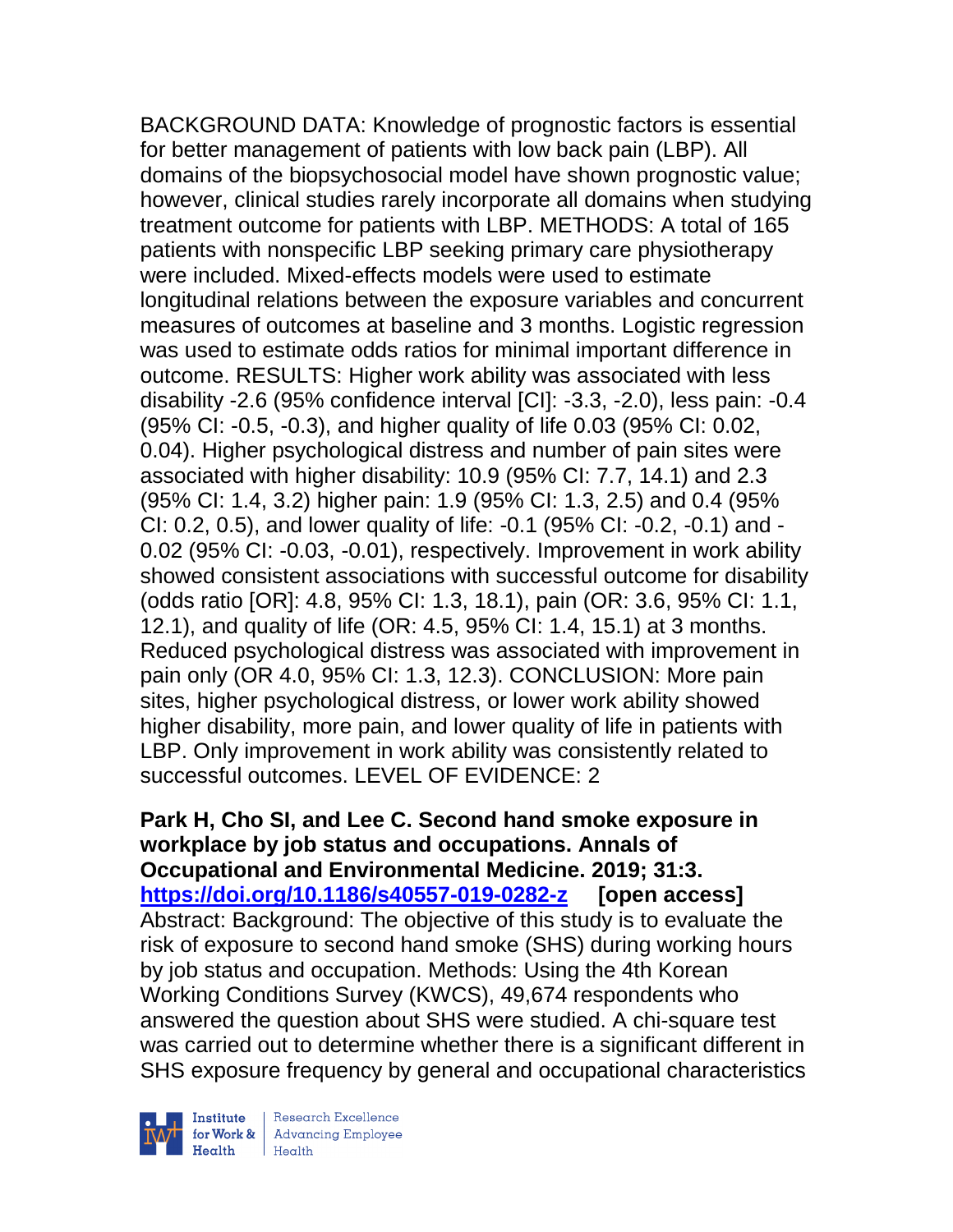and experience of discrimination at work and logistic regression analysis was carried out to identify the risk level of SHS exposure by variables. Results: In this study, we found that male workers in their 40s and 50s, workers employed in workplaces with fewer than 50 employees, daily workers, and people working outdoors had a higher rate of exposure to SHS than the others. The top five occupations with the highest SHS exposure were construction and mining-related occupations, metal core-makers-related trade occupations, wood and furniture, musical instrument, and signboard-related trade occupations, transport and machine-related trade occupations, transport and leisure services occupations. The least five exposed occupations were public and enterprise senior officers, legal and administrative professions, education professionals, and health, social welfare, and religion-related occupations. Conclusion: Tobacco smoke is a significant occupational hazard. Smoking ban policy in the workplace can be a very effective way to reduce the SHS exposure rate in the workplace and can be more effective if specifically designed by the job status and various occupations

**Rofcanin Y, Bakker AB, Berber A, Golgeci I, and Las Heras M. Relational job crafting: exploring the role of employee motives with a weekly diary study. Human Relations. 2018; 72(4):859-886. <https://doi.org/10.1177/0018726718779121>** 

## **Sharma M, Ugiliweneza B, Sirdeshpande P, Wang D, and Boakye M. Opioid dependence and health care utilization after decompression and fusion in patients with adult degenerative scoliosis. Spine. 2019; 44(4):280-290.**

# **<https://doi.org/10.1097/BRS.0000000000002794>**

Abstract: STUDY DESIGN: Retrospective study. OBJECTIVE: To identify factors associated with opioid dependence after surgery for adult degenerative scoliosis (ADSc). SUMMARY OF BACKGROUND DATA: Opioid epidemic is of prodigious concern throughout the United States. METHODS: Data was extracted using national MarketScan database (2000-2016). Opioid dependence was defined as continued opioid use or >10 opioid prescriptions for 1 year either before or 3 to 15 months after the procedure. Patients were segregated into four groups based on opioid dependence before and postsurgery: NDND (before nondependent who remain non-

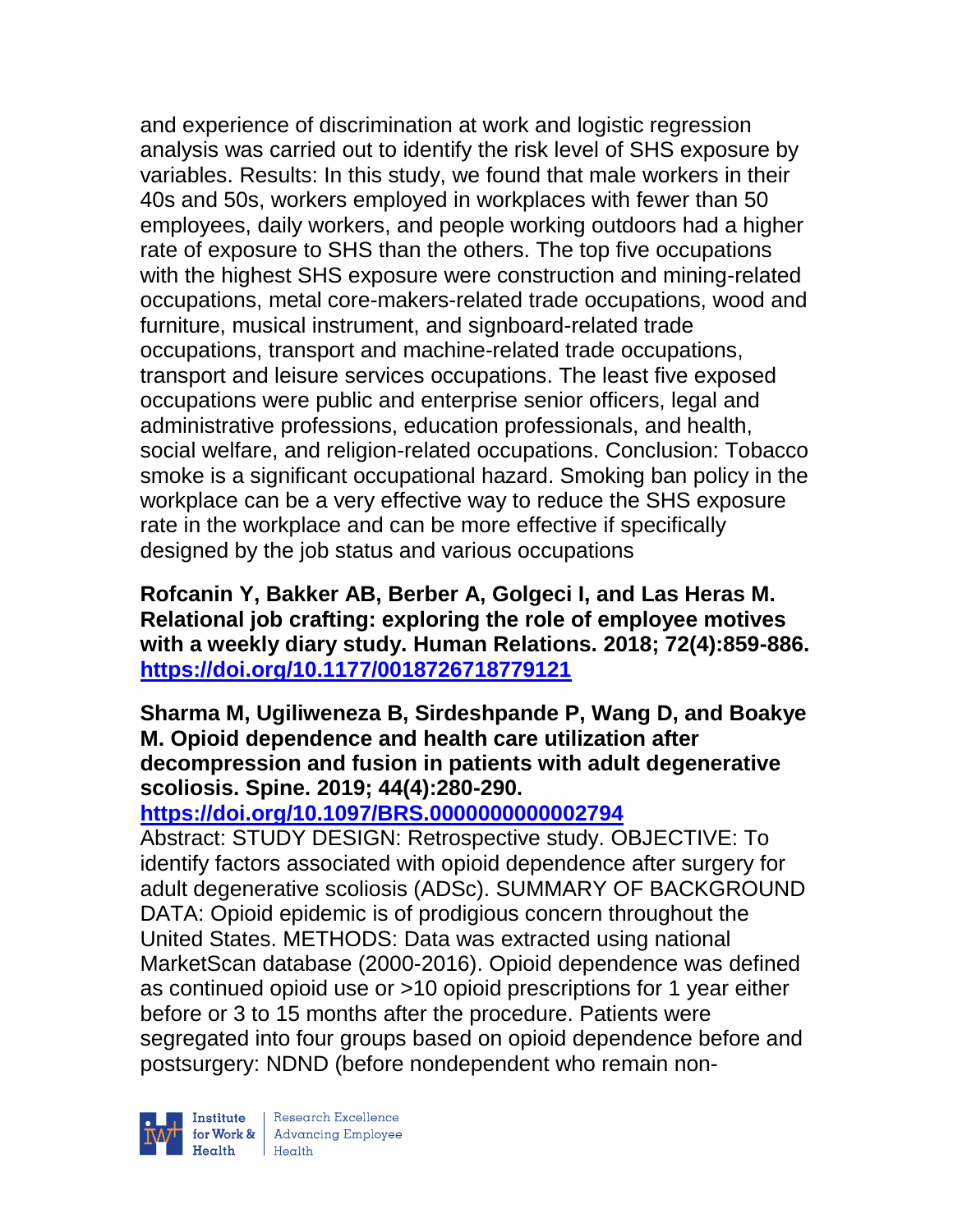dependent), NDD (before nondependent who become dependent), DND (before dependent who become non-dependent) and DD (before dependent who remain dependent). Outcomes were discharge disposition, length of stay, complications, and healthcare resource utilization. RESULTS: Approximately, 35.82% (n = 268) of patients were identified to have opioid dependence before surgery and 28.34% ( $n = 212$ ) were identified to have opioid dependence after surgery for ADSc. After surgical fusion for ADSc, patients were twice likely to become opioid independent than they were to become dependent (13.77% vs. 6.28%, OR: 2.191, 95% CI: 21.552-3.094; P < 0.0001). Before opioid dependence (RR: 14.841; 95% CI: 9.867, 22.323; P < 0.0001) was identified as a significant predictor of opioid dependence after surgery for ADSc. In our study, 57.9%, 6.28%, 13.77%, and 22.06% of patients were in groups NDND, NDD, DND, and DD respectively. DD and NDD were likely to incur 3.03 and 2.28 times respectively the overall costs compared with patients' ingroup NDND (P < 0.0001), at 3 to 15 months postsurgery (median \$21648 for NDD; \$40,975 for DD; and \$ 13571 for NDND groups). CONCLUSION: Surgery for ADSc was not associated with increased likelihood of opioid dependence, especially in opioid naive patients. Patients on regular opiate treatment before surgery were likely to remain on opiates after surgery. Patients who continued to be opioid dependent or become dependent after surgery incur significantly higher healthcare utilization at 3 and 3 to 15 months. LEVEL OF EVIDENCE: 4

**Thornton J, Russek H, and O'Neil T. Turn and face the strange: changes impacting the future of employment in Canada. Toronto, ON: Brookfield Institute for Innovation + Entrepreneurship; 2019.** 

**[https://brookfieldinstitute.ca/wp-content/uploads/Turn-and-Face](https://brookfieldinstitute.ca/wp-content/uploads/Turn-and-Face-the-Strange-FINAL-online.pdf)[the-Strange-FINAL-online.pdf](https://brookfieldinstitute.ca/wp-content/uploads/Turn-and-Face-the-Strange-FINAL-online.pdf)**

**van Altena AJ, Spijker R, and Olabarriaga SD. Usage of automation tools in systematic reviews. Research Synthesis Methods. 2019; 10(1):72-82.** 

**<https://doi.org/10.1002/jrsm.1335>** 

Abstract: Systematic reviews are a cornerstone of today's evidenceinformed decision making. With the rapid expansion of questions to

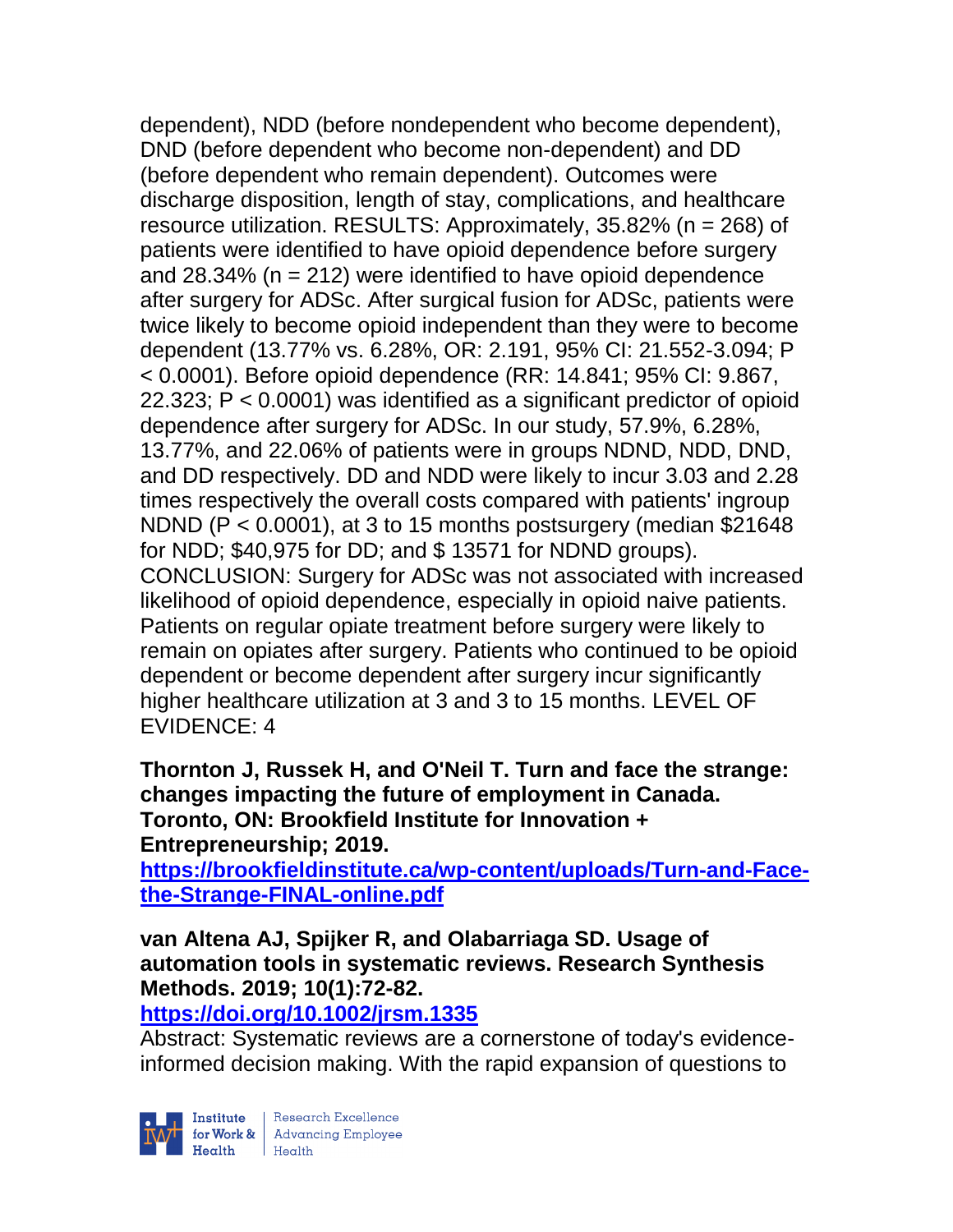be addressed and scientific information produced, there is a growing workload on reviewers, making the current practice unsustainable without the aid of automation tools. While many automation tools have been developed and are available, uptake seems to be lagging. For this reason, we set out to investigate the current level of uptake and what the potential barriers and facilitators are for the adoption of automation tools in systematic reviews. We deployed surveys among systematic reviewers that gathered information on tool uptake, demographics, systematic review characteristics, and barriers and facilitators for uptake. Systematic reviewers from multiple domains were targeted during recruitment; however, responders were predominantly from the biomedical sciences. We found that automation tools are currently not widely used among the participants. When tools are used, participants mostly learn about them from their environment, for example, through colleagues, peers, or organization. Tools are often chosen on the basis of user experience, either by own experience or from colleagues or peers. Lastly, licensing, steep learning curve, lack of support, and mismatch to workflow are often reported by participants as relevant barriers. While conclusions can only be drawn for the biomedical field, our work provides evidence and confirms the conclusions and recommendations of previous work, which was based on expert opinions. Furthermore, our study highlights the importance that organizations and best practices in a field can have for the uptake of automation tools for systematic reviews

**Vanti C, Andreatta S, Borghi S, Guccione AA, Pillastrini P, and Bertozzi L. The effectiveness of walking versus exercise on pain and function in chronic low back pain: a systematic review and meta-analysis of randomized trials. Disability and Rehabilitation. 2019; 41(6):622-632.** 

## **<https://doi.org/10.1080/09638288.2017.1410730>**

Abstract: OBJECTIVE: Walking is commonly recommended to relieve pain and improve function in chronic low back pain. The purpose of this study was to conduct a systematic review and meta-analysis of randomized controlled trials concerning the effectiveness of walking interventions compared to other physical exercise on pain, disability, quality of life and fear-avoidance, in chronic low back pain. METHODS: Randomized controlled trials investigating the effects of



Research Excellence Finantium Research Excellence<br>
Finantium Research Employee<br>
Realth Health